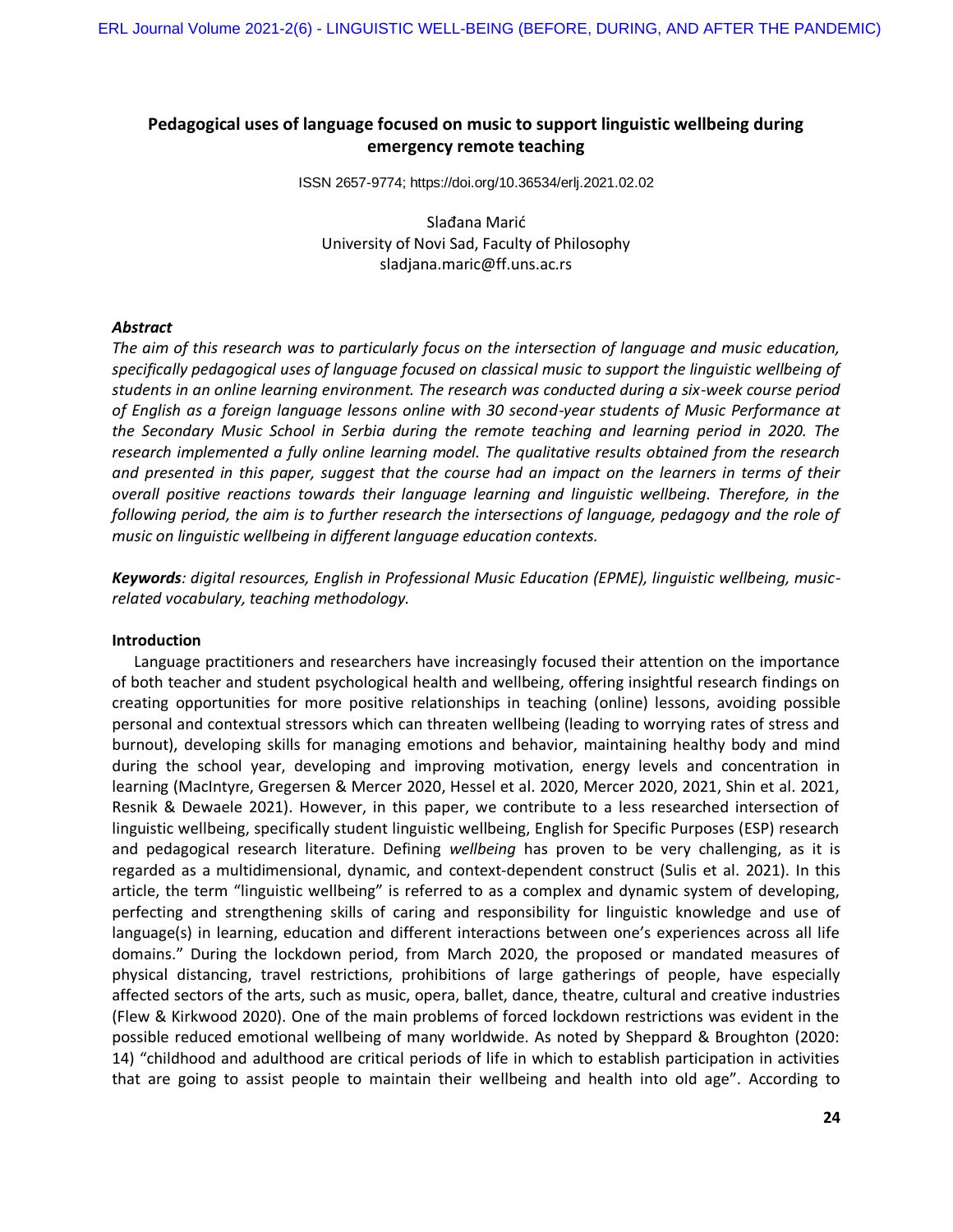Martínez-Castilla et al. (2021: 4), "perceived wellbeing through music performance or music listening is also positively related to individuals' ratings of music's importance in their lives" where lower emotional stability may be related to an emotional use of music, while the "music's importance is associated to perceived wellbeing through musical behavior". In the context of Music Arts education, schools have worked intensely to develop different strategies for adapting to the mandated rules and restrictions, all with the aim of providing continuous and quality education in various teaching and learning environments.

## **Aims of research**

The aim of this research was to investigate the implementation of in practice specific language course materials focused on classical music, appropriate for the English in Professional Music Education (EPME) online course and how it contributes to (linguistic) well-being of students during the remote teaching and learning period in 2020.

## **Research methodology**

## **Research method**

In this *action research,* a qualitative data analysis approach of discourse analysis was applied. The Action Research "mode of inquiry is increasingly employed in SLE-oriented studies (Second Language Education) enabling interested, committed scholars to be proactively involved in their studies" (King, Lai & May 2017: 22).

Action research is a teacher-designed and managed small-scale investigation, also known as "classroom-based action research", "educational action research" (Coghlan & Brydon-Miller 2014, 103, 285), or "classroom research by a teacher" (McDonough, Shaw & Masuhara 2013). As defined by Brown and Coombe (2015: 99), it is "an approach grounded in practical action (the action component) while at the same time focused on generating, informing, and building theory (research component)". Additionally, Wallace (1998: 16) states that it is very focused on individual or small-group professional practice, and can be defined as a "systematic collection and analysis of data relating to the improvement of some aspect of professional practice". In other words, action research is enacted with the main function "to facilitate the 'reflective cycle', and in this way provide an effective method for improving professional action" (Wallace 1998: 18) or "to deepen teacher professionalism" (Burns 2010: 166).

Action and research as behaviors come together in action research (AR) "through cycles of planning, action, observation and reflection that problematize (in a positive sense) issues, dilemmas or gaps that concern us in our teaching situations" (Burns 2010: 19). It empowers teacher-researchers in acquiring deeper insights and understanding of their practices (Burns 2013: 90), as it "involves iterations or cycles of problem identification, action planning, implementation, evaluation and reflection" (Coghlan & Brydon-Miller 2014: 233), and not necessarily concerned with change (Nunan 1992: 18).

Based on the findings by Nunan (1992: 19) and Cohen, Manion and Morrison (2018: 440), for the research procedure, the following stages were chosen and applied: problem identification, planning an intervention, implementing the intervention, data collection, evaluating the outcome, reflection and teacher professional development.

### **Data collection**

The objective of this research study was to provide opportunities for support to linguistic well-being of students by using in practice specific language course materials focused on classical music, appropriate for the English in Professional Music Education (EPME) online course, all in correlation with the national curriculum, needs and preferences of learners. Data collected in this research included 1) the Google Classroom materials created for teaching and learning (links, online videos, texts, tests,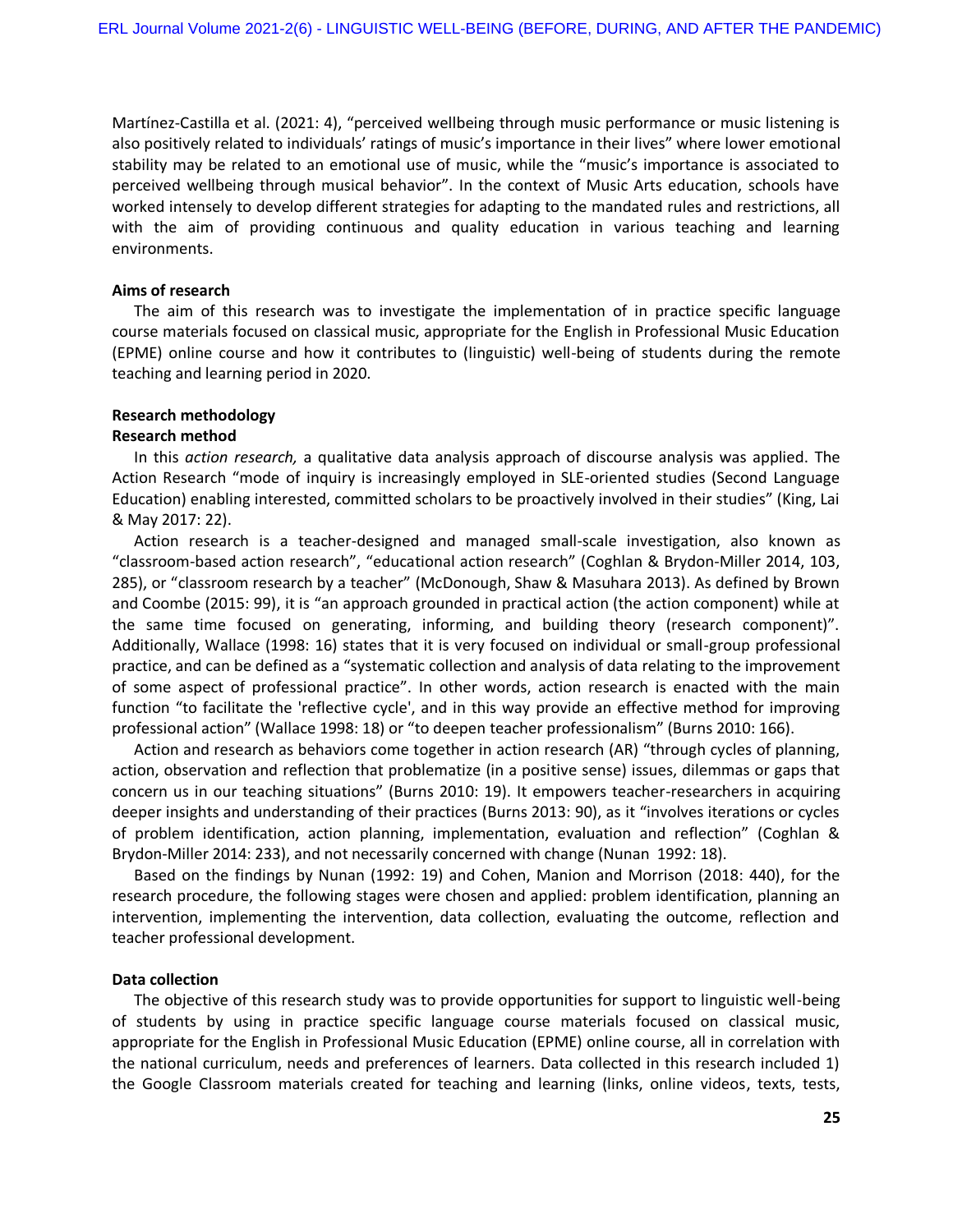assignments, etc.), 2) online classroom posts and discussions, 3) audio recordings as homework activities by students, and 4) digital documents (written assignments, feedback, questionnaire/forms - test, quiz, surveys, posts, email messages, etc.) from the online class held in a Secondary Music education context (Vojvodina, the Republic of Serbia, Europe), during the remote teaching and learning period in 2020.

# **Participants and setting**

Before the pandemic, the learning environment included the physical presence of a small or large class of students in the school environment, using traditional learning and teaching materials (books, notebooks, printed materials, board/whiteboard, CD player or other audio-visual media) in class, and with the emergency transition to online teaching and learning, the fully online coursebook compatible learning management system (LMS) and other non-General English activities created and used in the online classrooms environments. It is important to note that the stage of a research study aimed at the analysis of students' needs (*necessities*, *lacks* and *wants*) in learning was not conducted before the start of the course, due to the many reasons connected to the duration of the pandemic measures and limited time. Consequently, the prepared course was designed to offer new learning opportunities with available technologies and resources to satisfy the basic "need to actually enjoy the process of acquisition" (Hutchinson & Waters 1987: 51), without any additional costs for the learning materials distribution or learning management system requirements, as students would require only an internet connection, google classroom and a device they feel comfortable working on (a tablet, phone or computer). Therefore, a need analysis is regarded as a continuing process, and the conclusions drawn will be constantly checked and re-assessed. Furthermore, the analysis of students' needs was eventually conducted "behind the scenes", during the course, by carefully monitoring student reactions during and after certain activities, in written comments and through shared ideas. In addition, at the end of the course through an "exit survey" students were given the opportunity to evaluate all the course materials as well as teacher preparedness, choice of materials and technology and performance in class. Students provided very open, sincere and positive feedback in this survey, commenting on all the aspects of the course: personal satisfaction with the course, teacher preparation, choice of materials, learning activities, tasks difficulty and technology used. To some researchers, the limitation of this survey might be that it was conducted in a specific setting, during the pandemic, and with a rather small group of students, to some, it may be a valuable insight in the context of research on linguistic wellbeing of students.

#### **Design and implementation timeframes and teaching contexts**

The first draft plan of a syllabus for EPME classes was created and piloted with the total of 33 secondary school students of Year 2, of Music Theory and Music Performance, at a Music School in the northern province of Vojvodina in the Republic of Serbia (Europe), in the previous school year of 2019/2020. In the context of a physical classroom, the digital media used was 1) a personal portable computer and speakers for video presentations and 2) a "non-obligatory" Google Classroom, for sharing in class the additional learning materials with examples of music specific content in English, for selfguided learning and development using mobile devices or personal computers. The general English learning was accomplished with a commercial coursebook pack approved by the National Ministry of Education. The curriculum part dedicated to the "language of the profession" included the learning activities (e.g. music scores for singing, text analysis, creative writing, etc.), created with the aim to establish important cross-curricular connections between the level of learning English (as a foreign language) and the knowledge in music-specific subjects in a particular year of studies. However, after March 2020, all the in-class activities were moved to a learning management system (LMS) of the coursebook pack for General English, while the already pre-established online classroom served as a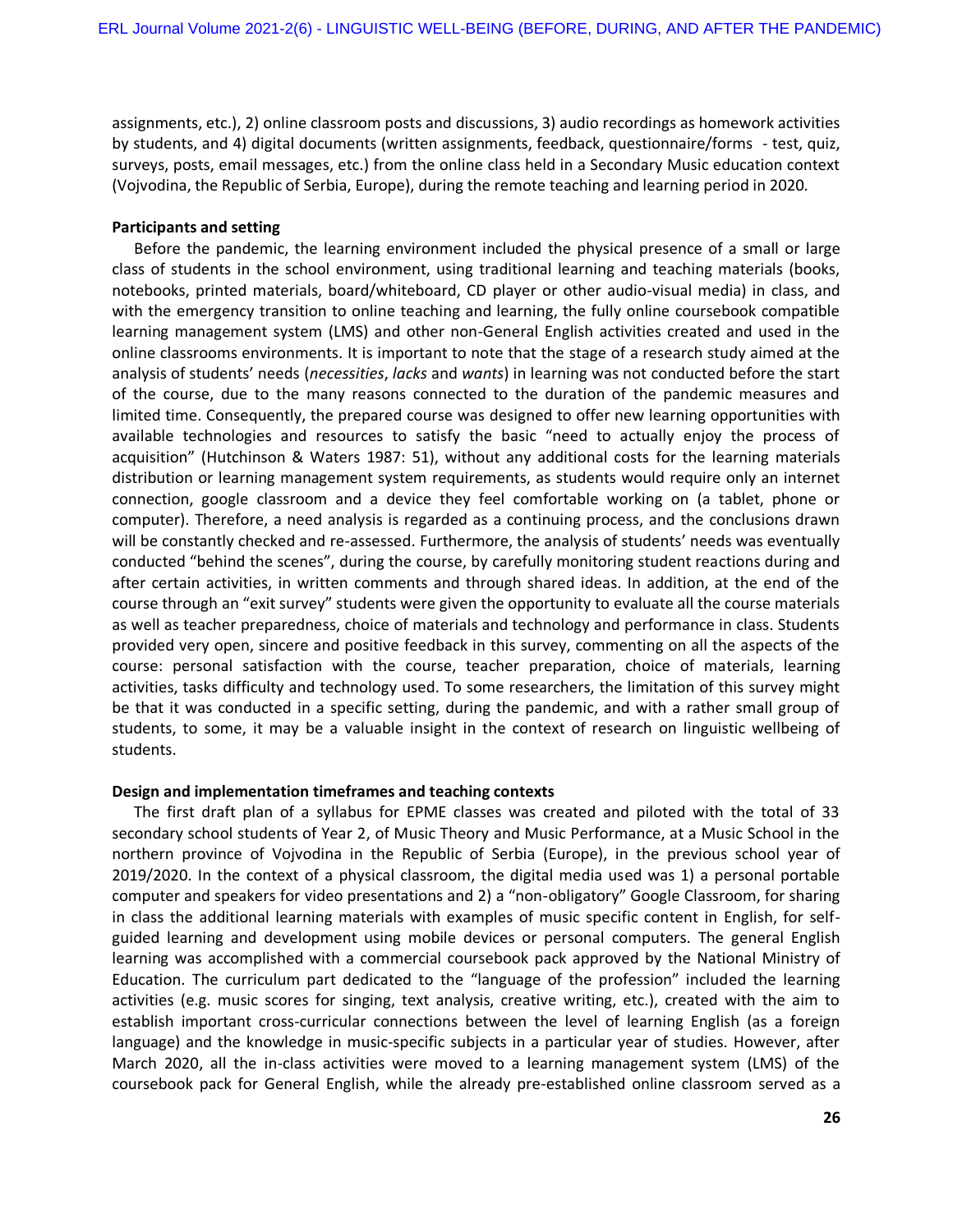bridge for offering additional activities, aimed at music content in particular, and offered a space for the main classroom communication and interaction.

## **Language focused on classical music and aimed towards linguistic wellbeing of students**

For the following school year in September 2020, according to the national recommendations plan, all the language classes were offered online, while subject-specific lessons, such as instrument lessons, and smaller group lectures were held in a blended or physical classroom environment. A new group of 30 second-year students of the Music Performance Class had participated in a fully online English language learning environment. Lesson plans and activities were redesigned to the "new normal" of emergency remote online or distance learning. The lessons were held in a period of the first six weeks of the school year and were later followed by the commercial full general English language coursebook with another appointed teacher, due to internal staff reorganization actions enacted within the school, in the pandemic period. In terms of technologies, for the time duration of the EPME course, students were asked to use only their digital devices with the internet connection.

The main teaching and learning environment was the online classroom in which only the content for the lessons was published each week on the day of the lesson. The main working languages were both English and Serbian, with all the guidelines provided in both English and Serbian. Activities focused on language listening, reading, writing and speaking skills.

As the lesson format and timeframe has changed (from two classes per week to one 90 minutes lesson), this opened the space for introducing "thematic lessons". For the second grade of English for the students of Music Performance, the lessons in ESP Music were organized in the following order:

- Week 1: Introduction and obligatory initial test (in general English and basic music terminology, lessons 1&2),
- Week 2: Music Arts and Music School: Music Instruments (lessons 3 & 4),
- Week 3: Music Arts and Music School: Terminology in Music (Music Theory, Harmony, Music Analysis, (lessons 5 & 6),
- Week 4: Music Arts and Music School: Music Culture/History of Music/Music Appreciation (listening to music)(lessons 7 & 8),
- Week 5: Music Heritage and Institutions of Culture, Museums "Listening to Music Today" (lessons 9 & 10),
- Week 6: Music Education and Institutions of Music Culture (lessons 11 & 12).

Even in the first obligatory initial test, taking place online (for the first time), the aim was not to stress students, having in mind the generally disturbing and uncertain times lived in 2020, and offer a completely unstandardized test with comprehension listening and writing tasks (basic language activities in general English with connection to the knowledge of basic music terminology). The understanding and application of the concept of *linguistic wellbeing* were mainly supported through the *language activities focused on music* in relation to:

- bringing satisfaction, joy or happiness to students learning in the online environments ("hedonic perspective" centered on the notion of *happiness*, conceptualizing wellbeing in terms of gaining pleasure and avoiding negative effects (Sulis et al. 2021: 2),
- strengthening confidence in foreign language use, specifically English focused on music (language for the profession),
- regulation of social anxiety (e.g. "reading aloud texts" as speaking activities with personalized indepth feedback to every student focused on strategies for further growth and development), and
- sensitivity and emotional vulnerability of students, as they were facing a different communication and learning context after a decade of traditional schooling experiences.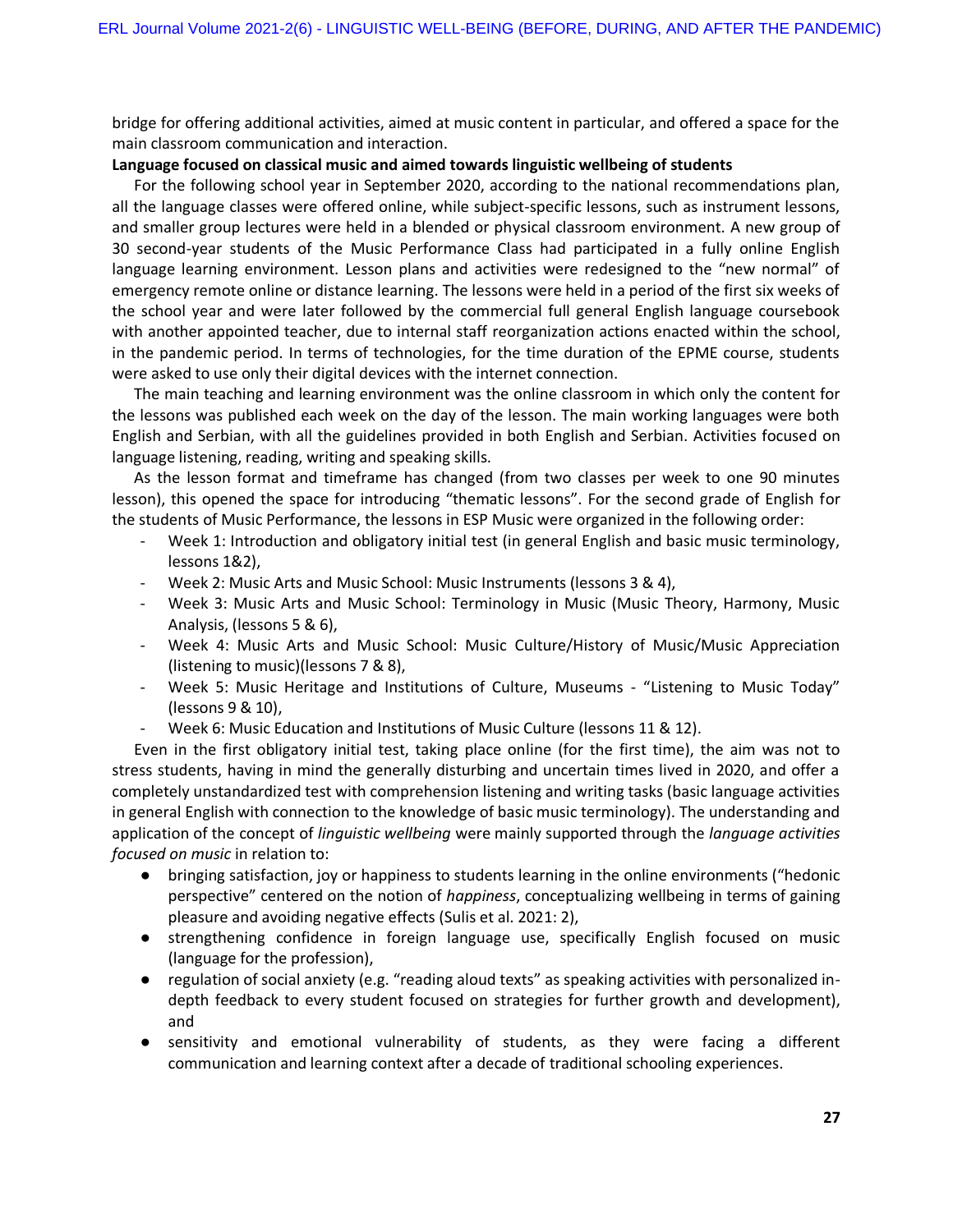#### **Findings**

Listening, reading and writing skills were practiced through the activities designed in the format of the *Google Forms* with linked videos within the form (at the specific position) different types of tasks, such as filling in the gaps, single or multiple choice answers and writing the answer. Additionally, for an introductory part, *Padlet* was used as a type of media offering students the possibility to write a short text and attach media. In terms of speaking skills, as students were not in the position to use the synchronous platforms for videoconferencing (lack of equal access to technologies, different timetables, location, etc.), to be able to communicate and interact with their voices being heard, they were encouraged to instantly use the chat for any type of question, comment or a form of a reply, as they would normally do in *vocalized speech*.

*Why read-aloud longer texts?* Firstly, as in the physical classroom, in online lessons students may demonstrate different levels of willingness to participate and practice their language vocalized performance. The "reading aloud" as an activity in online synchronous lessons would require time for both the readers and listeners and can be replaced by shorter speaking and reading activities. In this asynchronous online learning context, the "audience" was only the teacher. The social anxiety of "reading aloud", especially "sight-reading" a text, is therefore postponed to the moment of turning the record button "on". This allowed students to read, or not to read, the text before making the recording, as it can be easily heard in their pronunciation, intonation, tone and changes of "speed" while reading, the background noise, etc. Through the feedback analysis on the recordings of reading aloud longer texts, students were able to further work on their speaking and specific pronunciation skills, without the "pressure of other students as the audience" in class. This was evident, as students continued to practice, re-submit the full recordings or recordings of certain parts, and recorded their following reading tasks with greater confidence and success. Although this was an extremely time-consuming activity for the teacher, having in mind the total number of students and amount of material for carefully listening, teacher note-taking and providing clear and usable feedback to every student, it helped in establishing personal contact and trust. Most importantly, it encouraged students to engage in this type of vocal linguistic practice through the sound of their voice, as usually, musicians engage in transferring messages through the sound of music played or sung. These activities additionally (and unintentionally) revealed other information about the health of students, as the vocal apparatus was the main medium for the completion of this task.

For the generation of student participants, now aged 14 to 16 years, the use of cartoons, especially the chosen episodes, was a positive and joyful experience. Students were open to sharing their excitement and thoughts. They reported that they highly enjoyed these cartoons, as they were familiar with the characters and this "brought up some childhood memories", but rarely had seen these specific episodes, or vaguely remember some inserts (e.g. in most cases they have seen only the "The Cat Concerto"). Some of the chosen cartoons using themes or tunes from the music pieces from the Classical Music repertoire as the main narrator of the story, such as "Music Land" - Silly Symphonies, Disney (1935), and "Tom and Jerry: "Hollywood Bowl" (1950), "The Cat Above and the Mouse Below" (1964), "The Cat Concerto" (1947), were also used for practicing speaking skills, through retelling the plot of a story in a foreign language and presenting the roles of the characters (usually instruments or musicians - conductor, an opera singer, pianist, orchestra player). The cartoon with narration in English and themes or tunes from the music piece from the Classical Music repertoire, titled "Johann Mouse" (1952), was used for practicing language skills and strengthening confidence in foreign language use. Specifically English focused on Music were practiced by reading the story transcript (from the paper or within the following video) with musical accompaniment - "Tom and Jerry 'Johann Mouse' - Tomodachi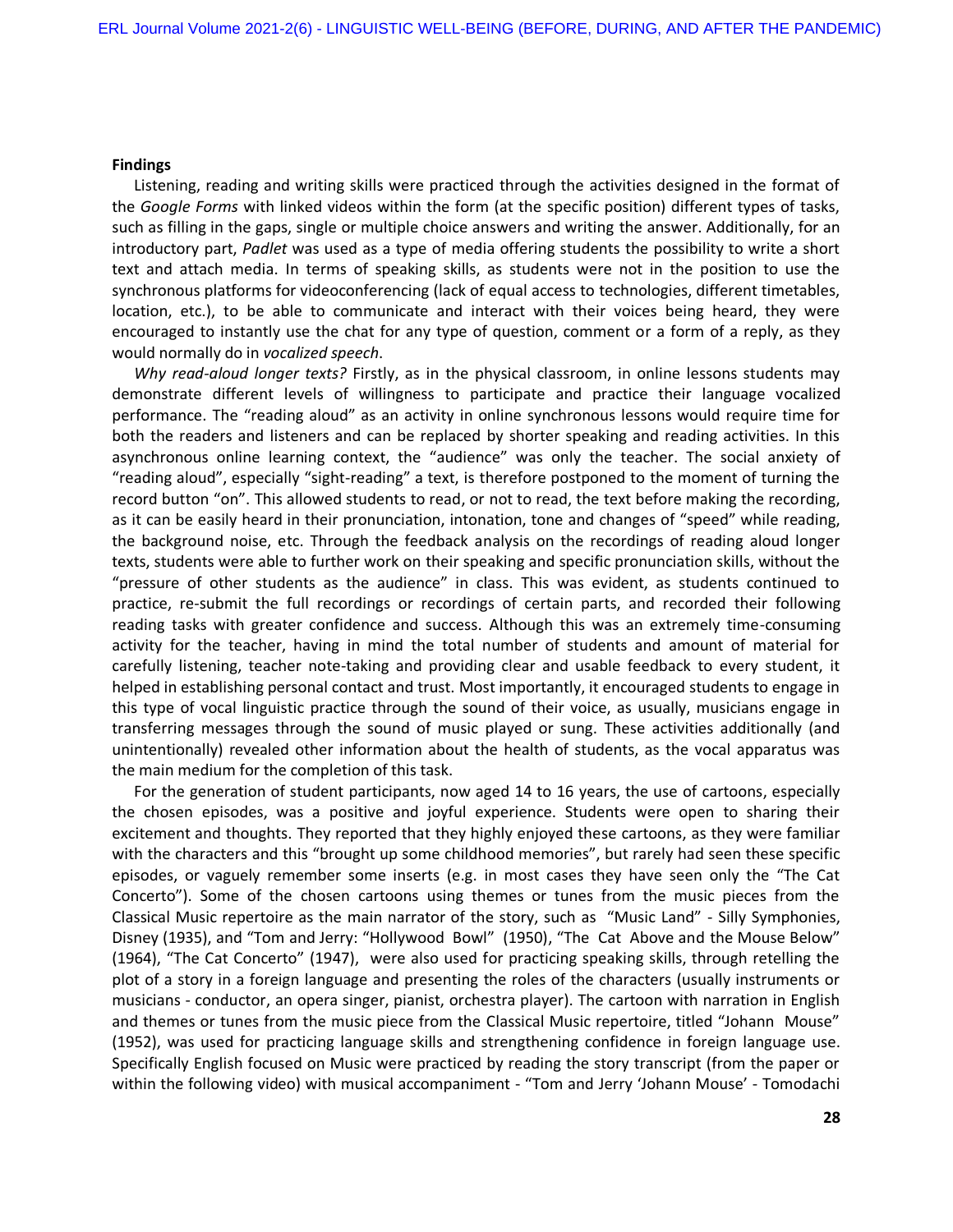Tokyo piano" (YouTube video<sup>9</sup>). Most of the instruments in these cartoons are illustrated through animated images with their unique sounds (sound of "real" instruments playing) and these episodes, therefore, are adequate for developing skills in music appreciation knowledge as well.

**Figure 1:** Screenshot of the video example for reading with musical accompaniment from the cartoon *Tom and Jerry "Johann Mouse"*



Furthermore, in the cartoon titled *Tom and Jerry "Johann Mouse"* one particular scene - "How To Play The Waltz In Six Easy Lessons by Johann Strauss", (duration less than a minute), offered different ideas for analysis, discussion and online debate (social interaction) in the English language as part of learning activities, connected to music education, music theory, music appreciation, music instruments presentations/illustrations, etc. In this scene, Tom teaches himself how to play the piano, following the guidebook, which consists of how to correctly play the first nine notes of "The Blue Danube" instantaneously becoming an accomplished pianist. The discussion included: 1) the visual presentation of the melody through six pages (Lesson I - Lesson VI), starting from one note, and ending with all nine notes in the last lesson, 2) how the keyboard piano keys and keystrokes do not correspond to the proper keys on the piano while playing this tune (*not* "the exact notes" from the score), 3) the overall process of music learning and performance, and 4) the river Danube and its connections to different cultures, languages and places.

As music may impact the overall wellbeing of an individual, one of the language learning activities included a piece from the Classical Music repertoire by the English composer Gustav Holst, titled *The Planets*, Op. 32 (1914 -1917), a seven-movement orchestral suite, with a joined wordless female chorus (in "Neptune"), representing "the power of the human imagination to see and hear the unknown" and "each of the seven movements of this suite is meant to express the ideas and emotions associated with a planet's effect on people and the world, as outlined in astrology" (Gale, Moore & Ruddy 2013: 15). The work is scored for a large orchestra<sup>10</sup>. For the context of language learning and teaching, the choice of recorded video materials included the London Philharmonic Orchestra inserts from the series "Listening Guide to Holt's The Planets", as in these audio-visual video materials main abstract ideas are accompanied by concrete visual presentations that can become more understandable to learners, as the audience. When watching and listening simultaneously to these audio-visual materials, students were able to test their understanding of certain video content presented (audio and visual capacities being

 $\overline{a}$ 

<sup>&</sup>lt;sup>9</sup> <https://www.youtube.com/watch?v=RocSo0pMJao>

 $10$  (Music specific vocabulary in English) Score instrumentation - Woodwinds: four flutes (2 piccolos and 2 flutes), two oboes, one cor anglais, bass oboe, three clarinets in B♭ and A, one bass clarinet in B♭, three bassoons, one contrabassoon, Brass: six horns in F, four trumpets in C, two trombones, one bass trombone, one tenor tuba in B♭ (often played on a euphonium), one tuba; Percussion: six timpani (two players), bass drum, snare drum, cymbals, triangle, tam-tam, tambourine, glockenspiel, xylophone, tubular bells. Strings: two harps, violins, violas, cellos, double basses; Keyboards: celesta, organ; (Full Scor[e https://ia902803.us.archive.org/5/items/Holst\\_ThePlanets/Holst\\_ThePlanets.pdf](https://ia902803.us.archive.org/5/items/Holst_ThePlanets/Holst_ThePlanets.pdf) )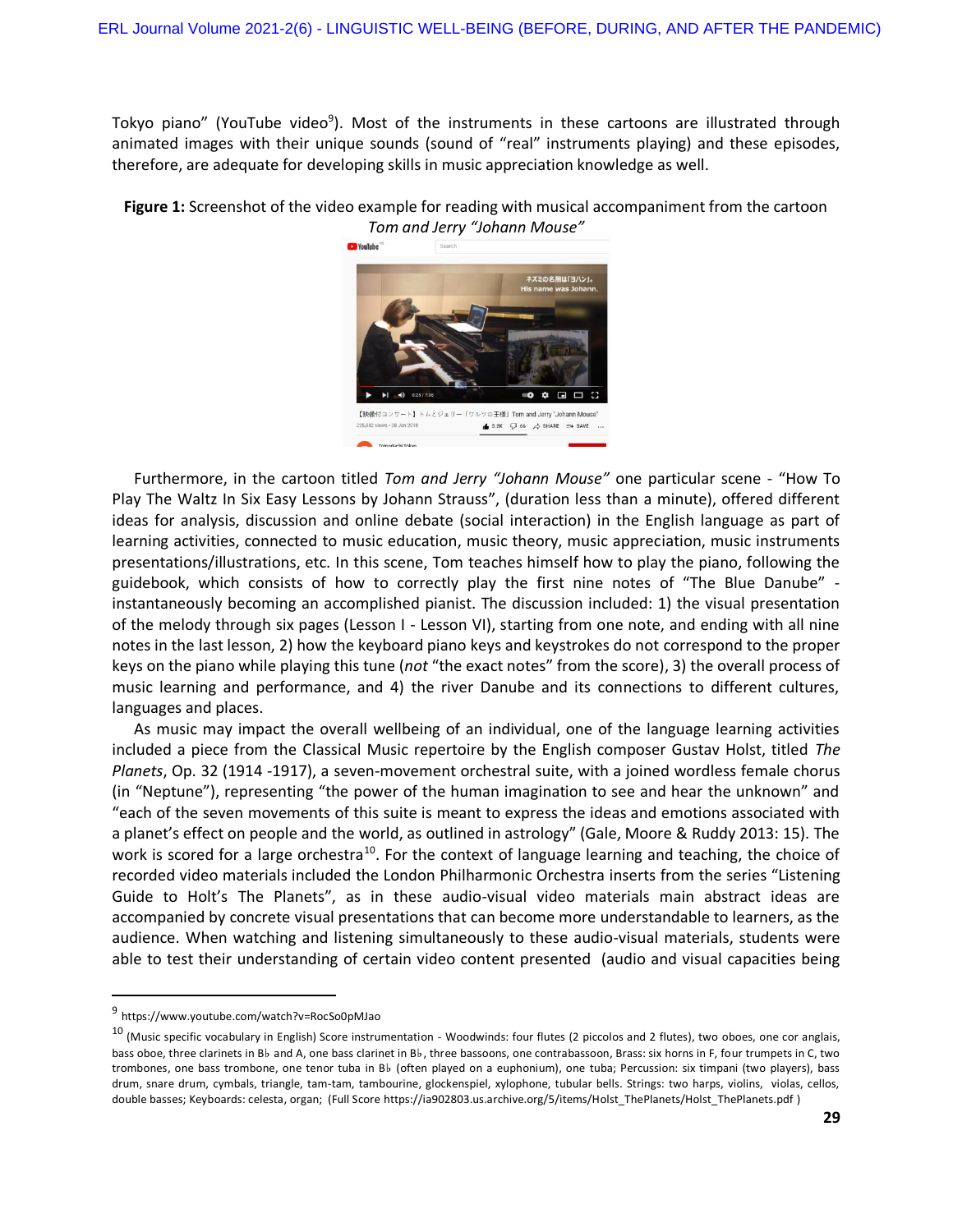stimulated at the same time), having an opportunity for *transferability* across cognitive tasks, as a major challenge in learning both languages (verbal memory tasks) and music (non-verbal, and combined with verbal memory tasks). Music students generally through their education develop skills in listening to music, music dictation, singing and playing in smaller or larger groups, and these video materials provided an opportunity for enhancing specific language comprehension skills and memory by listening and watching relying on the many paralinguistic features like mimicking, gestures, postures, or attitudes that can assist them in grasping the meaning of the foreign language study material, and English language focused on music content (Table 1).

| Listening, reading, quiz in Google Forms - "Holst's The Planets" (duration of all<br>videos is about 30 minutes in total)                                                                                                                                                                                                                                                                                                                                                        | Answers                                |     |
|----------------------------------------------------------------------------------------------------------------------------------------------------------------------------------------------------------------------------------------------------------------------------------------------------------------------------------------------------------------------------------------------------------------------------------------------------------------------------------|----------------------------------------|-----|
| Listening Guide Holst's The Planets - Mars, the Bringer of War.<br>$\overline{2O}$ .<br>"Yet, musically 'Mars' is very straight-forward. It's driven by a single repeating<br>pattern or $o_{\text{max}} = 1 - 1$ that dominates the entire movement."                                                                                                                                                                                                                           | ostinato,<br>bar,<br>with<br>wood      | the |
| "The music is scored in the less conventional five-four (5/4) time signature with<br>five beats in each ________. As westerners, we seem genetically programmed to<br>feel four beats in the bar as more natural, so five-four (5/4) immediately puts us<br>on edge."<br>"It's coloured by a rather mechanical sound in the strings section. Holst creates<br>this by utilising the technique of 'col legno', which means '<br>$^{\prime}$ in<br>Italian."                       |                                        |     |
| The Planets - Venus, the Bringer of Peace.<br>Listening Guide: Holst's The Planets - Venus, the Bringer of Peace<br>"One of Holst's greatest skills as a<br>is in its use of contrast and<br>nowhere is that more evident than in his music for 'Venus'.<br>"But the most surprising thing isn't what Holst does, it's what he doesn't do. Look<br>at how empty the score isHolst has one hundred musicians at his disposal, yet,<br>'Venus' sounds more like intimate<br>music. | composer,<br>chamber,<br>orchestration |     |
| "Much of the twinkling Holst refers to is created by the addition of two harps, a<br>glockenspiel and celeste in the orchestra. Celeste was invented in France towards                                                                                                                                                                                                                                                                                                           |                                        |     |

# **Table 1:** Listening, reading and quiz "Holst's *The Planets*"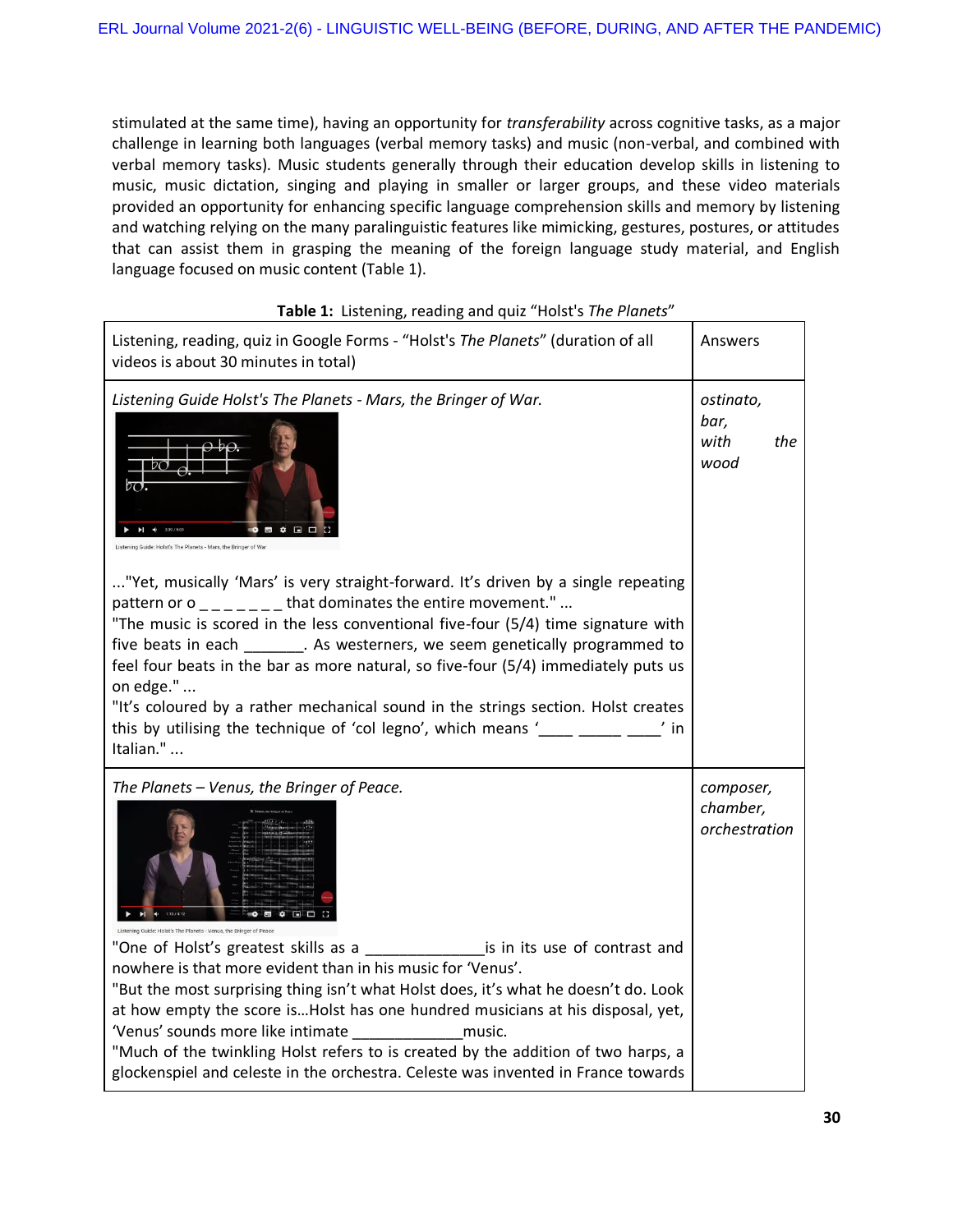| when Holst included it in his _________________.                                                                                                                                                                                                                                                                                                                                                                                                                                                                      |                                                               |           |              | the end of the nineteenth century, so it was still a fairly new and exotic sound                                                                                                                                                                                                                                                                                                                                       |                                                                             |
|-----------------------------------------------------------------------------------------------------------------------------------------------------------------------------------------------------------------------------------------------------------------------------------------------------------------------------------------------------------------------------------------------------------------------------------------------------------------------------------------------------------------------|---------------------------------------------------------------|-----------|--------------|------------------------------------------------------------------------------------------------------------------------------------------------------------------------------------------------------------------------------------------------------------------------------------------------------------------------------------------------------------------------------------------------------------------------|-----------------------------------------------------------------------------|
|                                                                                                                                                                                                                                                                                                                                                                                                                                                                                                                       | orchestral,<br>scherzo,<br>quavers<br>semibreve<br>whole note |           |              |                                                                                                                                                                                                                                                                                                                                                                                                                        |                                                                             |
| Holst's The Planets - Mercury, the Winged Messenger<br>Holst's The Planets - Mercury. "If we look at the _______________ score, notice that<br>Holst incorporates some very unusual techniques, with some instruments scored<br>at two flats, whilst others play with three sharps, and some have no key signature<br>at all."<br>"The music is fast-footed and lightly scored and feels similar to a<br>movement of a symphony.<br>"The timing is clearly six-eight [6/8] with six _________ in each bar, like this. |                                                               |           |              |                                                                                                                                                                                                                                                                                                                                                                                                                        | $minim = half$<br>note<br>crotchet<br>quarter note<br>quaver<br>eighth note |
| (Listening). Cutting against the six-eight scoring [6/8] we hear racing semiquavers<br>grouped in fours which rise up through the orchestra. [Listening]. And then<br>crochets tumble gently downwards more like a waltz in three-four time [3/4].<br>Note duration - match the name in British English with the name in American                                                                                                                                                                                     |                                                               |           |              |                                                                                                                                                                                                                                                                                                                                                                                                                        |                                                                             |
| English.                                                                                                                                                                                                                                                                                                                                                                                                                                                                                                              | whole note                                                    | half note | quarter note | eighth note                                                                                                                                                                                                                                                                                                                                                                                                            |                                                                             |
| semibreve                                                                                                                                                                                                                                                                                                                                                                                                                                                                                                             |                                                               |           |              |                                                                                                                                                                                                                                                                                                                                                                                                                        |                                                                             |
| minim                                                                                                                                                                                                                                                                                                                                                                                                                                                                                                                 |                                                               |           |              |                                                                                                                                                                                                                                                                                                                                                                                                                        |                                                                             |
| crotchet                                                                                                                                                                                                                                                                                                                                                                                                                                                                                                              |                                                               |           |              |                                                                                                                                                                                                                                                                                                                                                                                                                        |                                                                             |
| quaver                                                                                                                                                                                                                                                                                                                                                                                                                                                                                                                |                                                               |           |              |                                                                                                                                                                                                                                                                                                                                                                                                                        |                                                                             |
| Listening Guide: Holst's The Planets - Jupiter, the Bringer of Jollity<br>viola and cello sections. [Listening]."<br>notes."                                                                                                                                                                                                                                                                                                                                                                                          |                                                               |           |              | The Planets - Jupiter, the Bringer of Jollity. "On top, the main theme is quirky and<br>syncopated and it's sounded out by six ___________ and the entire forces of the<br>"So, the theme we just met out in the horns is also played by the timps.<br>[Listening]. Notice how in order for the timps to play the entire theme, Holst has<br>to share the music between (two/three/four) players so they cover all the | horns,<br>two                                                               |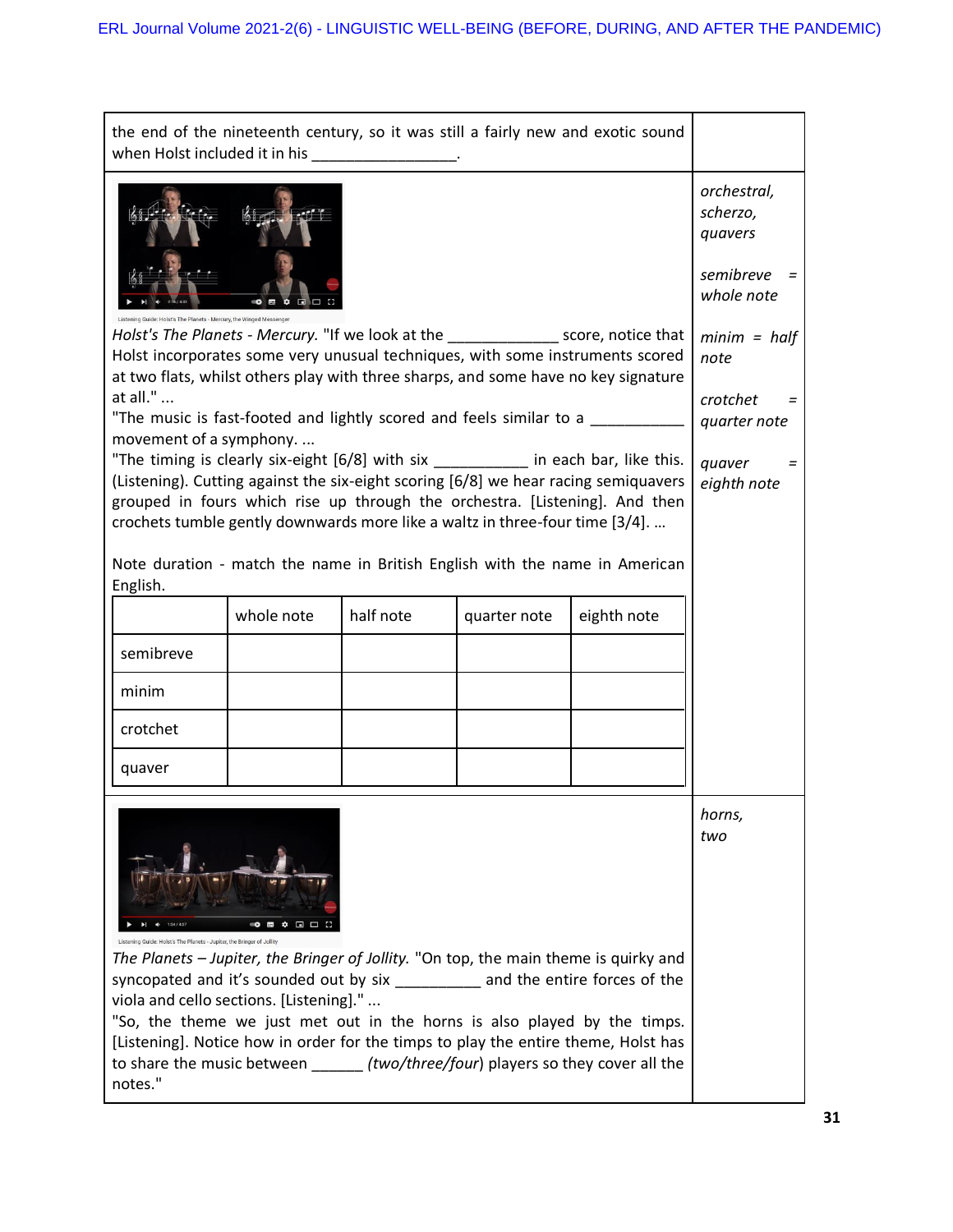| Holst's The Planets - Saturn, the Bringer of Old Ar<br>The Planets – Saturn, the bringer of old age. The opening bars of 'Saturn' have<br>been described as a ticking clock with flutes and harps gently rocking back and<br>forth between two ___________. Underneath, Holst scores a slow and expansive<br>main theme in the double basses and it brilliantly paints a picture of time slowly<br>passing by.<br>This is followed by a solemn procession, and I don't think it's specifically a funeral<br>march, but it's worth noting that the bass theme is taken out by the<br>(trombones/pianos/drums) who throughout history have had a<br>very strong association with sacred music.  | chords,<br>trombones                     |
|-----------------------------------------------------------------------------------------------------------------------------------------------------------------------------------------------------------------------------------------------------------------------------------------------------------------------------------------------------------------------------------------------------------------------------------------------------------------------------------------------------------------------------------------------------------------------------------------------------------------------------------------------------------------------------------------------|------------------------------------------|
| 5 ≎ ⊡<br>Listening Guide: Holst's The Planets - Uranus, the Magician<br>The Planets - Uranus, the Magician. Hello, my name is Paul Rissmann and I'm<br>going to guide you through the __________ movement of 'The Planets - Uranus,<br>the Magician' whose arrival is announced by a fanfare of trumpets, trombones<br>and timpani. [Listening].<br>"The planet Uranus moves on a completely unique access as it rotates on its side<br>and perhaps the unconventional motion is represented here by this bombastic<br>lolloping _________(march/waltz/polka/tango) tune."                                                                                                                    | sixth,<br>march                          |
| g Guide: Holst's The Planets - Neptune, the Mystic<br>The Planets - Neptune: the mystique.<br>"I think that Neptune's orchestration is the most exquisite in the entire suite.<br>choice is carefully calculated and perfectly balanced, such as the<br>Every<br>bass flute casting a dark shadow underneath the regular concert flute or the<br>magical shimmer that radiates from the harps. This adventurous orchestration<br>produced music which today, almost one hundred years later, still feels futuristic.<br>But I guess that connection is reinforced by the fact that Hollywood composers<br>have clearly been influenced by Holst. It's certainly not difficult to imagine this | <i>instrument,</i><br>audience,<br>voice |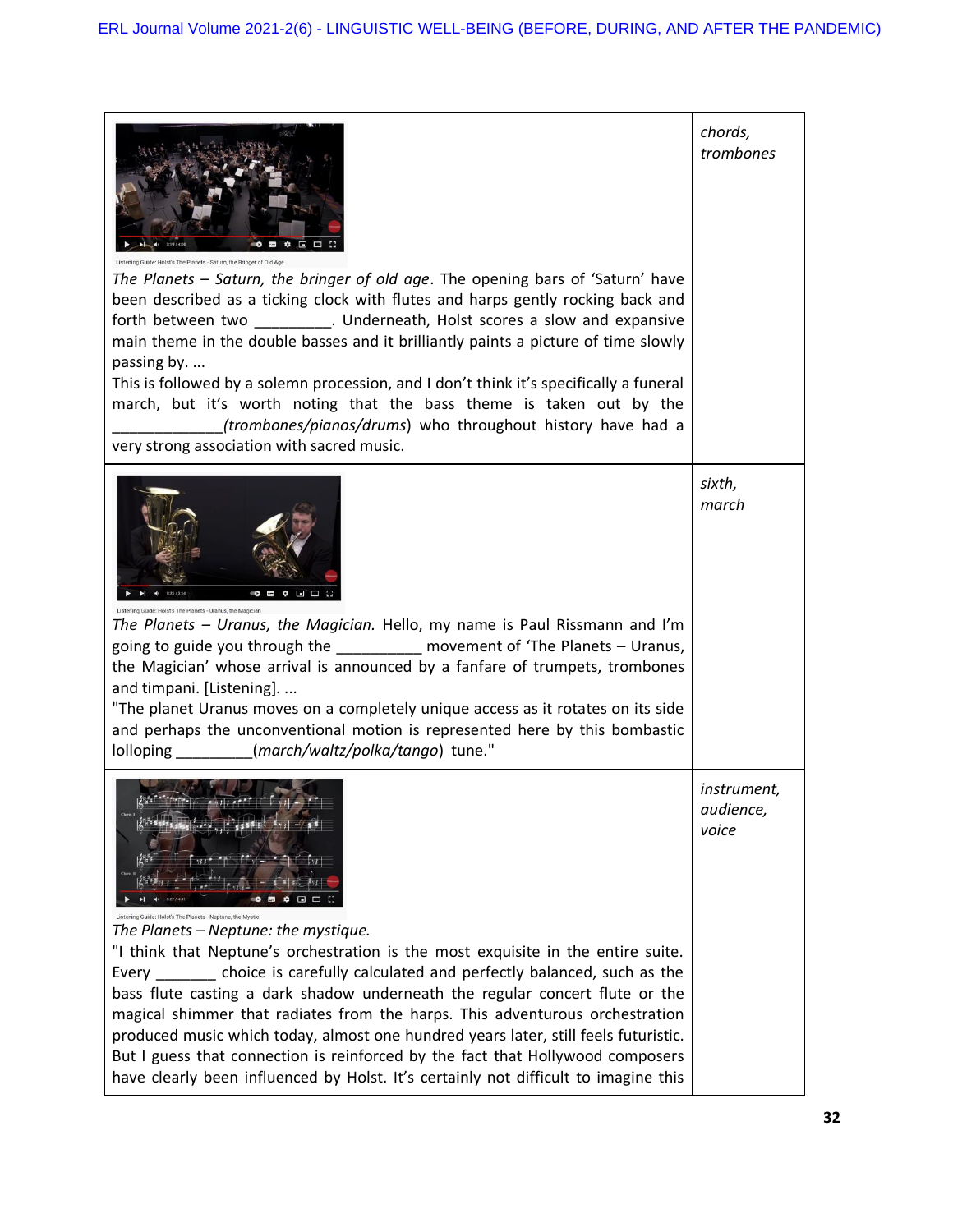The music-related activities of singing, listening to music or performing music are considered especially useful and beneficial for emotional wellbeing, obtaining feelings of enjoyment, maintaining a good mood and getting distracted from the crisis (Martínez-Castilla et al. 2021), through the use of easily accessible digital media technologies (radio, TV, online media, mobile apps, etc.). Acknowledging the fact of fast distribution of information and content online, in this course, students were introduced to the idea of "the lesson gift-bag" that included additional readings and links to videos in English connected to performances or concert live streams, music scores, etc. For example, in week 4 (lessons 7&8) thematically focused on "Music Arts and Music School: Music Culture/History of Music/Music Appreciation (listening to music)", it included a voluntary music activity of listening, playing, singing and sharing of a choral music piece (solo or in group online) titled "Sing Gently" by Eric Whitacre, created in response to the COVID-19 pandemic lockdown. Students were provided with the lyrics, a link to the video recording of the performance ("Virtual Choir 6") and a copy of a music score as a pdf. During that particular period, students were daily exposed to hearing about the loss of many people in the world or local community, and the idea of including this particular choral piece in the course was intentionally offered as an additional activity, to provide students with "new" music, music that "might give some small measure of comfort for those who need it, and that might suggest a way of living with one another that is compassionate, gentle, and kind" (Whitacre, 2020). As it was a "gift" to which students replied with expressing thanks, usually using emoticons, the impact on wellbeing was not "measured".

# **The students' voices**

In the following part, an example of a homework activity connected to the use of digital media is presented. Content and vocabulary from the lesson are approached but with a different task of writing a short text (5 to 10 sentences) commenting on an interesting or important topic or topics from the assigned video, e.g. Video documentary that goes behind the scenes at the Philharmonia Orchestra's "Universe of Sound" project. In the following part, the statements of students related to wellbeing in general and linguistic wellbeing were identified (emotions, individual reactions to music, musicians, performers, video content and technology used).

(Comment 1) This project was made back in 2013. *I find it very interesting*, especially the fact that they gave the audience an opportunity to experience how playing instruments actually feels like. There are standard instruments that they were using in "The Planets", such as the violin, bass, flute, horn, trombone, and there are some unusual, such as the glockenspiel, snare drum, triangle, and double tubular bells. Each of these instruments has their own special sound, but all together they sound way much better and stronger. People in England are full of ideas and inspirations! This project surely was a big challenge for each of those hard-working people, but together they did a great thing!

(Comment 2) For me it is hard to say what is interesting in this video. The whole story about the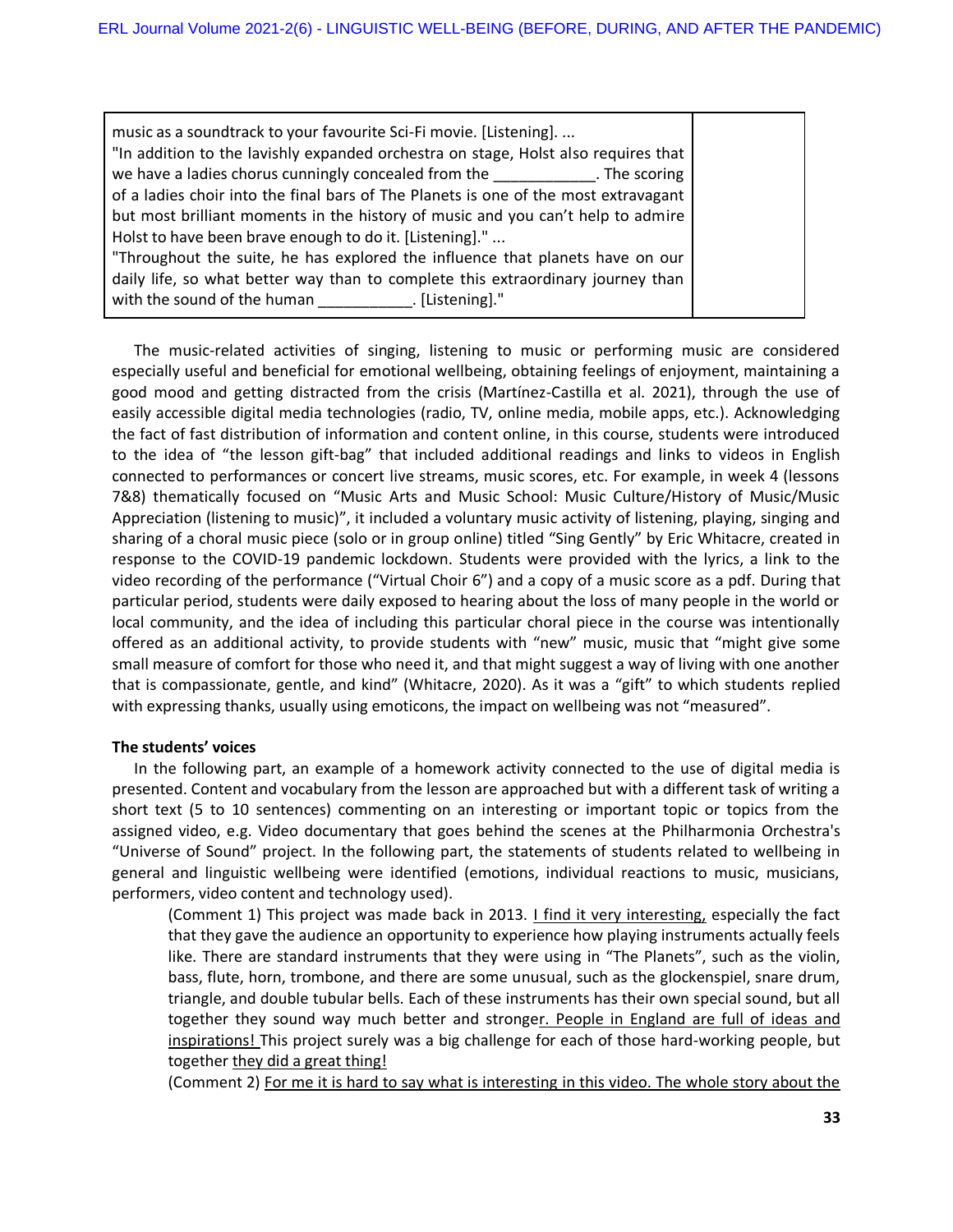orchestra is amazing! Musicians and instruments are wonderful. This was completely new for me that there is such a great production of 37 cameras, 360d kw light, and little action cameras that people can use to record themselves while they are playing.

(Comment 3) I really liked the way they combined technology with the orchestra. People without education in music and who don't have the opportunity to be part of the orchestra can see the whole process. *I think simulations in this project are really good and innovative,* something I personally have not seen before. This is a tremendous project and I hope that future projects will build upon the existing, as far greater and better.

(Comment 4) This video presents many interesting things related to the Philharmonia Orchestra. It shows how music technology has advanced. It was interesting to see the Museum of Science, which has rooms with sections in which are shown the videos of the orchestra. *I like the part* with the women choir of eighteen singers singing in church. That church has good acoustics. Philharmonia Orchestra offers a unique interactive element for practicing conducting by following the patterns on the screen. I like this video because people who work in the Philharmonia Orchestra love their dynamic work.

(Comment 5) "The Making of Universe of Sound" - what a brilliant idea! I am fascinated! I would definitely recommend it. An outstandingly numerous team of artists decided to make a gigantic (enormous) installation by combining classical music and science. The performance attracted a lot of people who were experiencing video pictures that they could actually walk into and interact with. In my opinion, the most spectacular fact is the number of people who were engaged in such a colossal project. Musicians, including music players and singers, composers, music supervisors, GoPro operators, sound engineers, lead editors, interactive developers, office staff...and a lot more. I wonder how it was possible to organize them at all? It looks like a real jigsaw puzzle to me where each individual piece had to be perfectly arranged! It is the most stimulating show I have ever seen. Don't you agree that that's really inspiring for us, young musicians?

(Comment 6) They made a project with the help of music and technology. They combined music with science and the technical possibilities of recording. Using the latest technology and digital objects (cameras and sound systems) they tried to bring people closer to what it's like to play in an orchestra. They recorded the orchestra with 45 microphones and 37 cameras, which they divided into sections - strings, winds, percussion, choir, and finally combined and assembled everything that was recorded. The whole project seems very interesting to me and I wish I could visit it!

(Comment 7) I personally find the whole idea and the concept mind-blowing and brilliant! All participants were extremely dedicated and paid attention to every single detail, such as the audio and camera angle. I really liked how the digital posters were made to present the orchestra instruments and music in a completely unconventional way. This project has shown people who are not in the "musical world", how playing in an orchestra really feels like. It attracted people who usually wouldn't go to a classical music concert or a museum, and showed them how it really looks like, from the artistic point of view.

(Comment 8) The whole project is fascinating, it is so unusual and unreal. It is amazing how they used so much equipment. I like the dedication of all workers, as they look like a big family. It is a new way to help classical music "stay alive", to color it with new digital technology. I find it very interesting that anyone can try conducting and playing musical instruments, like playing video games.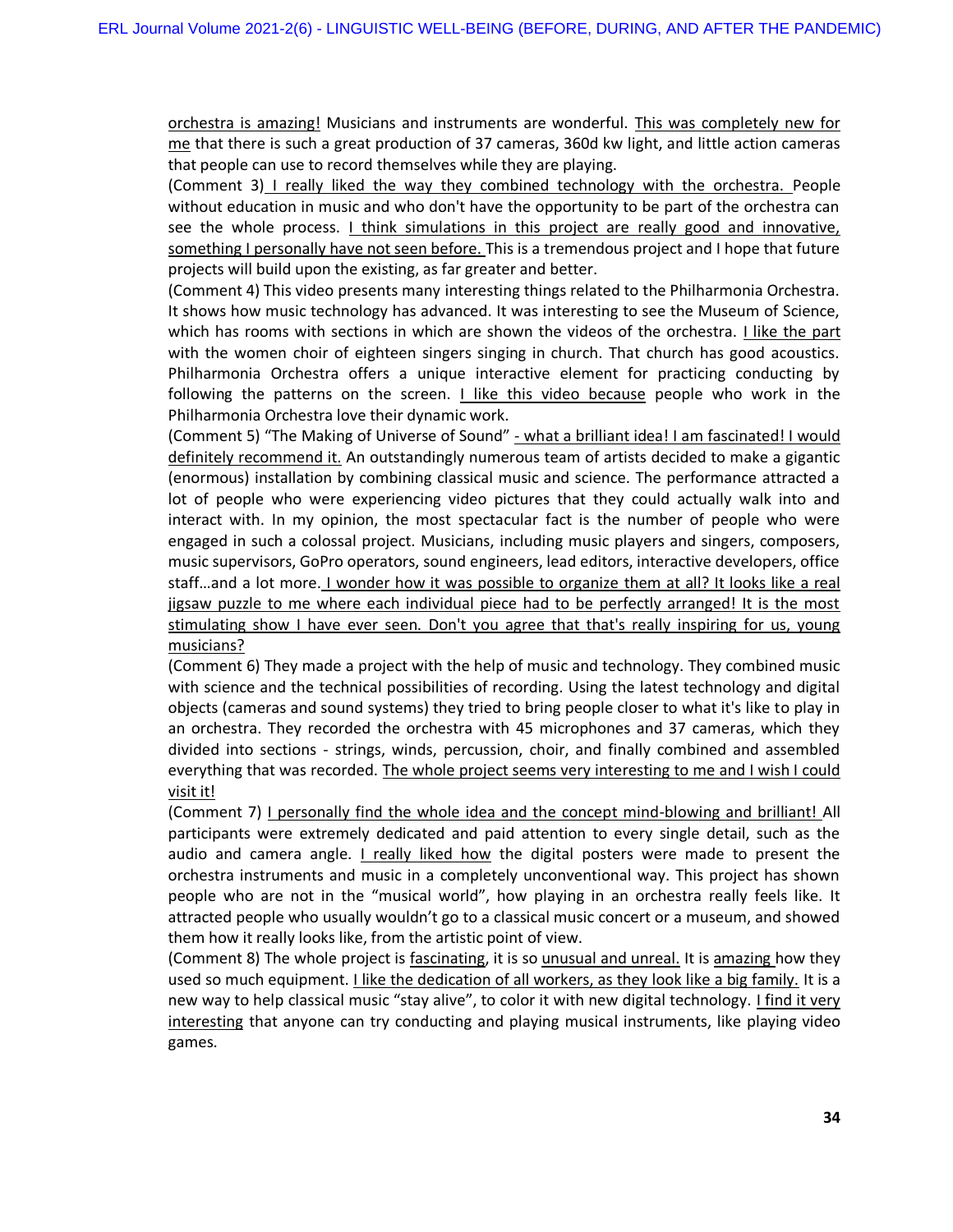In the course design, special emphasis was also put on the implementation of contemporary video materials, especially in the form of vlogs by young professional musicians, e.g. pianist Tiffany Poon (YouTube), offering learners quality input language that can be reused in creative ways and help students to improve their communication in speaking and writing. It is important to underline also the potential role of *creativity* in cultivating and supporting linguistic wellbeing. The aim of these activities was to empower personal creative expression in a foreign language using comments sections, as a space that offers the possibility to revisit, edit and receive feedback from others. For example, to the questions "What was your first experience with classical music?" and "What is classical music to you? What does it mean to you?", students answers included comments such as:

*(Q1) "What was your first experience with classical music?"*

(Comment 1) My first experience with classical music was going to the theater with my family, where we listened to Emanuel Pahud, the best flute player in the world, where my desire for music was born.

(Comment 2) I do not remember my first experience, but I do know that I was very young because my grandmother used to bring me to the theater with her, but I don't really remember my encounters with classical music before music school.

(Comment 3) Probably when my older brother started primary musical school.

(Comment 4) My first touch with classical music was when I was really young, because that genre of music is a genre that my family is listening to, and it's kinda normal that I started to listen to it too.

(Comment 5) I first experienced classical music when my mum took me to a concert when I was 5 years old. My aunt played the violin there and my mum's intention was to get me to like the violin and perhaps start playing it in the future. I honestly didn't like the violin, but I fell in love with the flute and I have been playing it ever since.

*(Q2) What is classical music to you? What does it mean to you?*

(Comment 1) For me that's my passion and hopefully my future profession.

(Comment 2) It relaxes me and I like to play it on my instrument.

(Comment 3) Classical music plays a very important role in my life and it makes it a hundred times better. It's relaxing and, at the same time, it reduces tension or anxiety. When I'm sad or nervous, classical music is my escape from reality. In my opinion, people all around the world should listen to classical music because it offers a lot of inspiration and pleasure.

As the "achievement of communicative purposes increasingly relies on the employment of not only linguistic resources but also digital and multimodal resources" (Xia 2020: 156), the choice of assigned video materials was also (re)evaluated through commenting as a classroom activity. For example, for all the videos students presented in class, the reactions of students in the comments sections were very open and informative, as in the following section:

1. *"What is classical music to you and me? Tiffany Vlogs"*

"I like it a lot because it is about people's opinion on classical music which varies from person to person as we are all different and it means different things to us" (comment 1);

"In this video, Tiffany is talking about other people's first experiences with classical music. She is comparing their opinion with her own. I like her passion and enthusiasm. I totally agree with her that classical music, both playing and listening to it, is the way of life." (comment 2);

"Tiffany wanted to show us classical music in her own way, to explain to us how classical music affects people" (comment 3),

"I really liked her way of thinking. Classical music is something special that awakens a lot of feelings in a person. Today, it is difficult to find such a good video on this topic"(comment 4).

2. *Insert from the movie "A Song to Remember" - Chopin & Liszt:*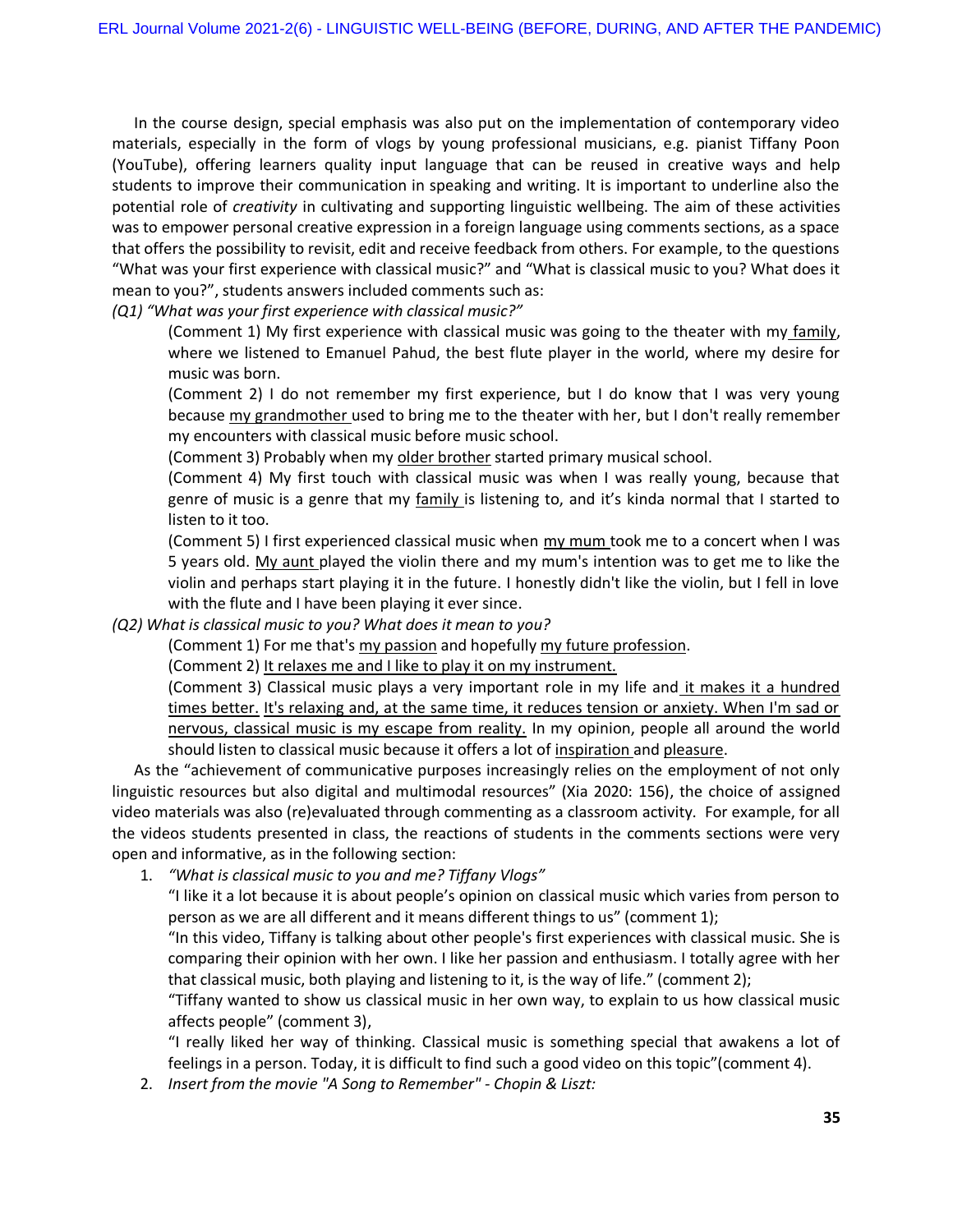"I like Chopin's Polonaise op.53 in this video. The video is interesting." (comment 1);

"It is really an interesting clip because it shows Chopin's and Liszt's relationship, as Liszt is playing Chopin's unfinished piece but nobody in the room knows that he is the composer. It is a bit funny, too." (comment 2);

"In this video, I really love the music. It made the biggest impression on me. The most interesting moment was when two famous composers, Liszt and Chopin, met and played together. It was amazing!"(Comment 3),

"This video was very exciting to watch. (...)" (Comment 4).

*3. "The Cat Concerto" - Hungarian Rhapsody No.2 - Franz Liszt - piano - Canacana:* 

*"*The video is very nice."(Comment 1);

"Inspiring."(Comment 2),

"I very much like the idea that this music is used in the cartoon Tom and Jerry. I have to say that I didn't know that and actually it brings back childhood memories…"(Comment 3);

"Playing the piano in the video is magnificent. I like her passion and the way she plays it. The idea of combining her playing with cartoon scenes is very interesting and inspiring. (Comment 4);

"Tom and Jerry are a very familiar cartoon to all of us. It's a very nice way to play through this cartoon." (Comment 5),

"Music is special precisely because it can be shown in any way we want, just like this one." (Comment 6).

*4. "Rick Steves - Salzburg and Surroundings":* 

"This video explains about Salzburg and Mozart. Salzburg is a very beautiful town."(Comment 1); "It is Mozart's birthplace and the presenter walks us through the great composer's life and even the dances of this historical period. Magnificent! (...) I would like to visit Salzburg one day."(Comment 2);

"Rick Steves is introducing Salzburg, the birthplace of Mozart. He is talking about some of the most important sights there, beautiful nature, people and entertainment. The funniest thing for me there would be trying the summer bobsledding." (Comment 3);

"This video was the most beautiful for me because Mozart is one of my favourite composers. At the beginning of the video, I really like the clothes that people are dressed in. The video tells us a lot of interesting things about Salzburg. It seems like a very beautiful city to live in. I am just thrilled with the video." (Comment 4).

*5. Inside Steinway's Vault: Most Exclusive (& Expensive) Piano Showroom, Tiffany Vlogs #90:*  "I'm surprised how beautiful pianos are."(Comment 1);

"I think that it is the best piano showroom I have ever seen, with all the colours and effects. It is in New York City. Tiffany is being given a tour and she likes what she hears about how it was established. She can even try the piano, so I envy her a bit! The pianos there are very special."(Comment 2);

"This is Tiffany's first visit to Steinway's New York factory. She was delighted. Everything there was so exclusive and, at the same time, expensive (pianos, candles, atmosphere...). There she played on all the really nice pianos and she was fascinated by them. Every piano was special because of something (paintings, crystals...)."(Comment 3);

"This video is very exciting. I really like the way she logs in. She showed us her playing and escorted us through one of her days in New York."(Comment 4);

"This kind of presentation of classical music is the closest to us young people."(Comment 5);

"I liked her addressing the people who follow her the most. These videos are very interesting."(Comment 6).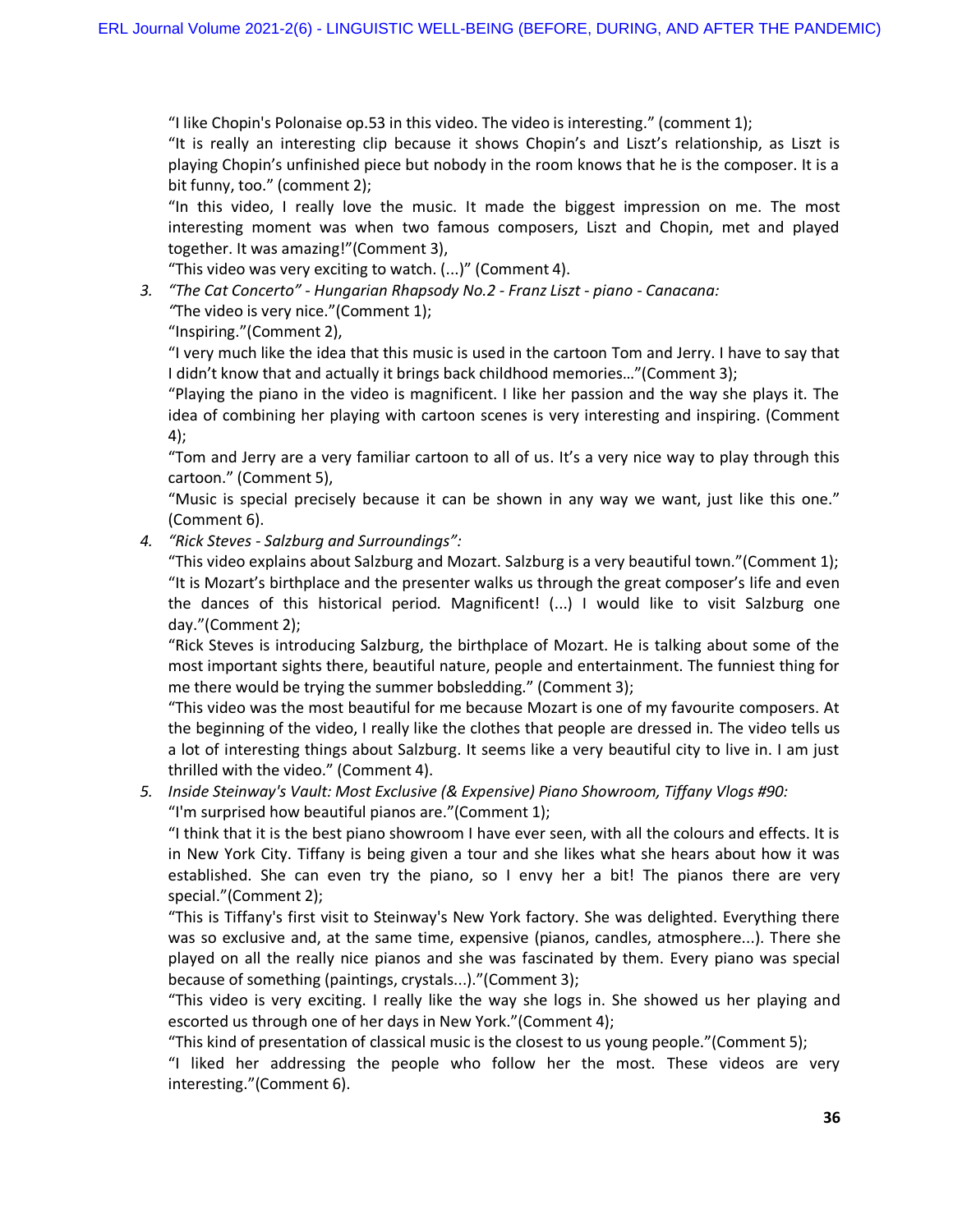#### **Final remarks**

As noted by Sheppard & Broughton (2020), "historically, the performing arts have been vitally important not only to individuals in ill-health, but also an important contributor to the wellbeing and health maintenance of individuals without preexisting health, behavioral, or social issues". The aim of this research was to focus on the intersection of language and music education, specifically, pedagogical uses of language focused on classical music to support the linguistic wellbeing of students. The research was conducted during a six-week of English as a foreign language course online (12 lessons) with 30 second-year students of Music Performance at the Secondary Music School in Serbia during the remote teaching and learning period in 2020. The research implemented a fully online learning model (six 90 minute asynchronous lessons). The interconnected music and language activities appear to be highly engaging and enjoyable to students, indicating that they might be positively motivated to continue following and researching these channels and artists, and their future posts, to continue the ongoing language interaction and participation in the global online music community. The objective of publishing this research would be to share this unique teaching and learning experience, attempting at triggering the sensation of linguistic wellbeing in an EFL and partly ESP setting.

The qualitative results obtained from the research and presented in this paper, suggest that the course had a positive impact on the learners, in terms of their linguistic in class reactions and interactions in English (expressing the experience of pleasure, satisfaction and self-realization in learning the language, "hearing" students' voices). Adopting the idea that "*linguistic wellbeing* as a fundamental pedagogical concept" was "awakened by the pandemic" (Daszkiewicz 2021), this research contributes to both the pedagogical and linguistic literature as it focused on the contribution of music and language (focused on classical music) to the linguistic wellbeing of students of Music Arts as future professional musicians, "currently underrepresented in research on wellbeing" in general (Kiernan, Davidson & Oades 2020: 4). Therefore, in the following period, the aim would be to further research the intersections of language, digital media technologies and pedagogy, specifically the role of music on linguistic wellbeing in different language education contexts.

# **Acknowledgements**

In 2020/2021 the research activity of Dr Sladjana Maric, Research Associate at the Faculty of Philosophy (University of Novi Sad) was funded by the Ministry of Education, Science and Technological Development of the Republic of Serbia.

#### **References**

- Brown, J. D. & Coombe, C. (2015). *The Cambridge Guide to Research in Language Teaching and Learning*, Cambridge University Press.
- Burns, A. (2010). *Doing Action Research in English Language Teaching: A Guide for Practitioner*s, Routledge.
- Burns, A. (2013). Innovation through action research and teacher-initiated change, in: K. Hyland & L.L.C. Wong (Eds.), *Innovation and change in English language education* (pp. 90-105). <https://doi.org/10.4324/9780203362716>
- Coghlan, D. & Brydon-Miller, M. (2014). *The SAGE encyclopedia of action research*, London SAGE Publications Ltd doi: 10.4135/9781446294406

Cohen, L., Manion, L. Morrison, K. (2018). *Research Methods in Education*, 8th edition, Routledge.

Daszkiewicz, M. (2021). 4th ERL Session – May 5-6, 2021 "Linguistic well-being (before, during, and after the pandemic)", <http://educationalroleoflanguage.org/erl-events/erl-online-sessions-talks/>